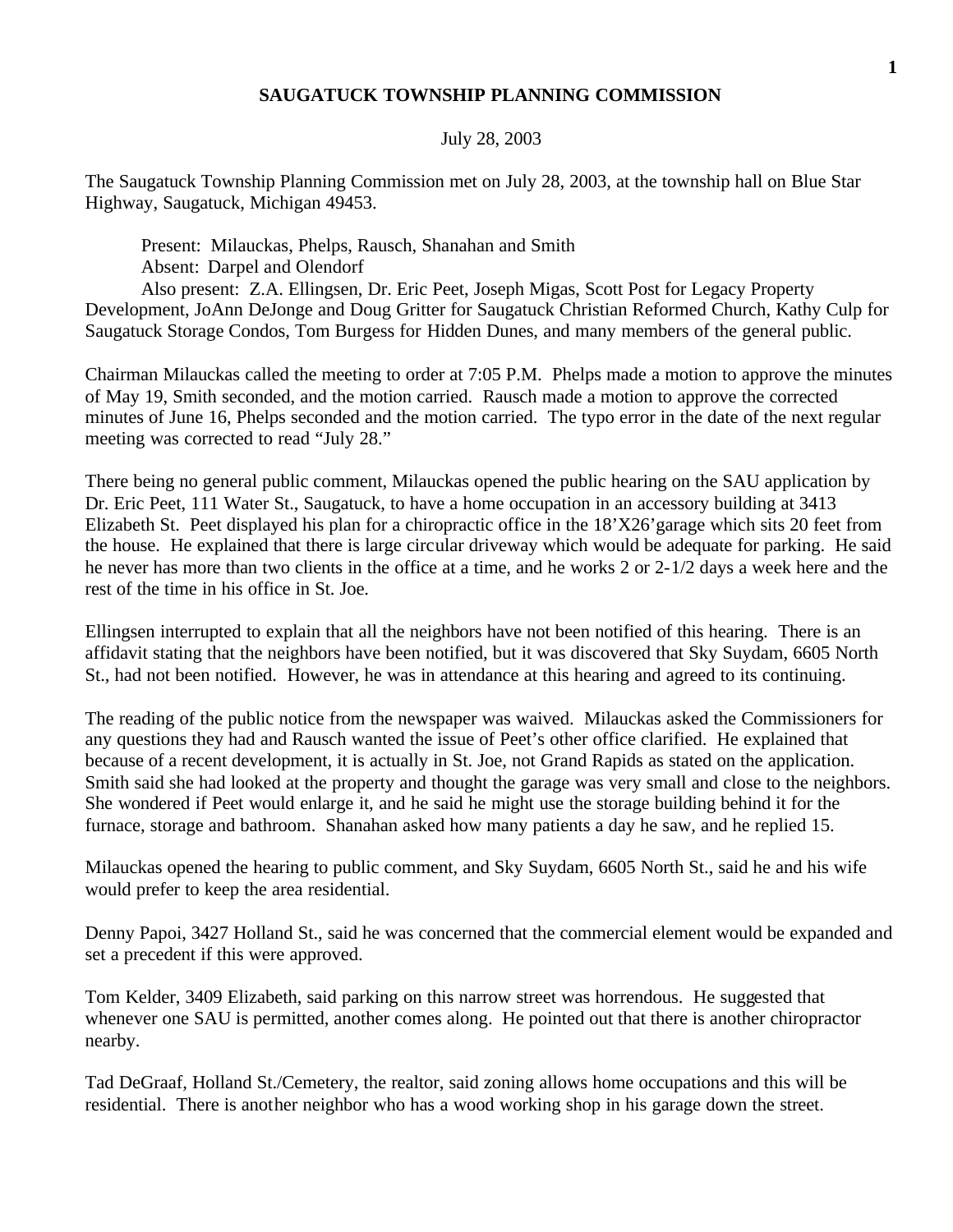Papoi asked if this is reversible once it is approved, and Milauckas explained that there is an annual inspection for renewal. If requirements of the Ordinance are not being complied with, there could be a termination of the home occupation. Papoi wanted to know if another public hearing is needed, and Milauckas said "No."

With the suggestion that this home occupation would bring strangers into the neighborhood, DeGraaf answered that Peet already has a clientele from the area at his office in Saugatuck. He added that parking was not a problem in the city, and there are four ways to get to the property in question.

Milauckas read three letters: (1) from William and Robin Kemperman, 6629 North St., anti; (2) from Daniel and Tad DeGraaf, pro; (3) and from Joseph Gorka and Laurel Larson, Holland St., pro, but asking for a condition that parking be only off-street.

Shanahan made a motion, supported by Phelps, to close the public portion of the hearing. The motion carried.

Shanahan said this business could be practiced in the home and the application done administratively. He said he had a hard time believing that this business would create all the issues that are being brought up. It really boiled down to whether it should be in the accessory building. Milauckas asked Ellingsen the process he would go through if it were in the home, and he said he would have to evaluate the traffic impact. If he denied the application, it could go to the ZBA. Milauckas asked him whether he would evaluate it if the Planning Commission asked him to, because he felt they should use the same criteria. Upon questioning, Peet said he was open from 8:00 A.M. to 5:00 P.M. and occasionally in the evening upon special request. He said he had one assistant. Milauckas asked about a sign, and Ellingsen said Peet would be allowed one 2'X2'. Exterior lighting would consist of only one to illuminate the garage doorway, Peet added.

Kelder asked if drugs would be dispensed, and Peet answered, "No, only nutritional supplements."

After the Commissioners looked at the four standards for SAU in Sec. 40-693 of the Zoning Ordinance, Milauckas made a motion, supported by Smith, to table until the August 25 meeting Peet's SAU application for a home occupation in an accessory building until Ellingsen could evaluate its use as though it were to be in the home, ignoring the structural issues. Motion carried.

Milauckas then opened the public hearing for a site condo development by Legacy Property Development at  $6532$  134<sup>th</sup> Ave. Rausch recused herself because she lives next door to the proposed site condo. Milauckas stated that notice has been sent to neighbors within 300 feet, and he waived reading of the public notice in the newspaper. Scott Post of Prein & Newhof showed the plan and explained that 27 single-family homes are proposed on 20 acres in the R-1 zone with public water and septic systems until sewer is available. The homes would be 1300-2000 s.f. in size, located on a private road that will dead-end at the southern boundary. Smith commented on the strange shape of the road, and Post explained that it bends around a marshy wetland, and there will be an 18-foot buffer from the neighboring property at the bend. Post stated that the dimensions of the property are 440'X1980', the smallest lot size is 20,570 s.f., and development will not be done in phases.

Milauckas opened the hearing to public comment, and Ed Korson, 3373 Clearview Lane, expressed concern about water run-off, both from proposed septic systems and storm drainage, from such a large development of large homes, and increased traffic in the neighborhood of Brookwood Estates where he lives. Korson commented that the drainage ditch in Brookwood Estates was supposed to take care of run-off, but it filled in, and the Allegan County Drain Commission could do nothing about it. When he mentioned that the plan was incorrect, Post stated that it was done from a township map, and a site survey had not been done.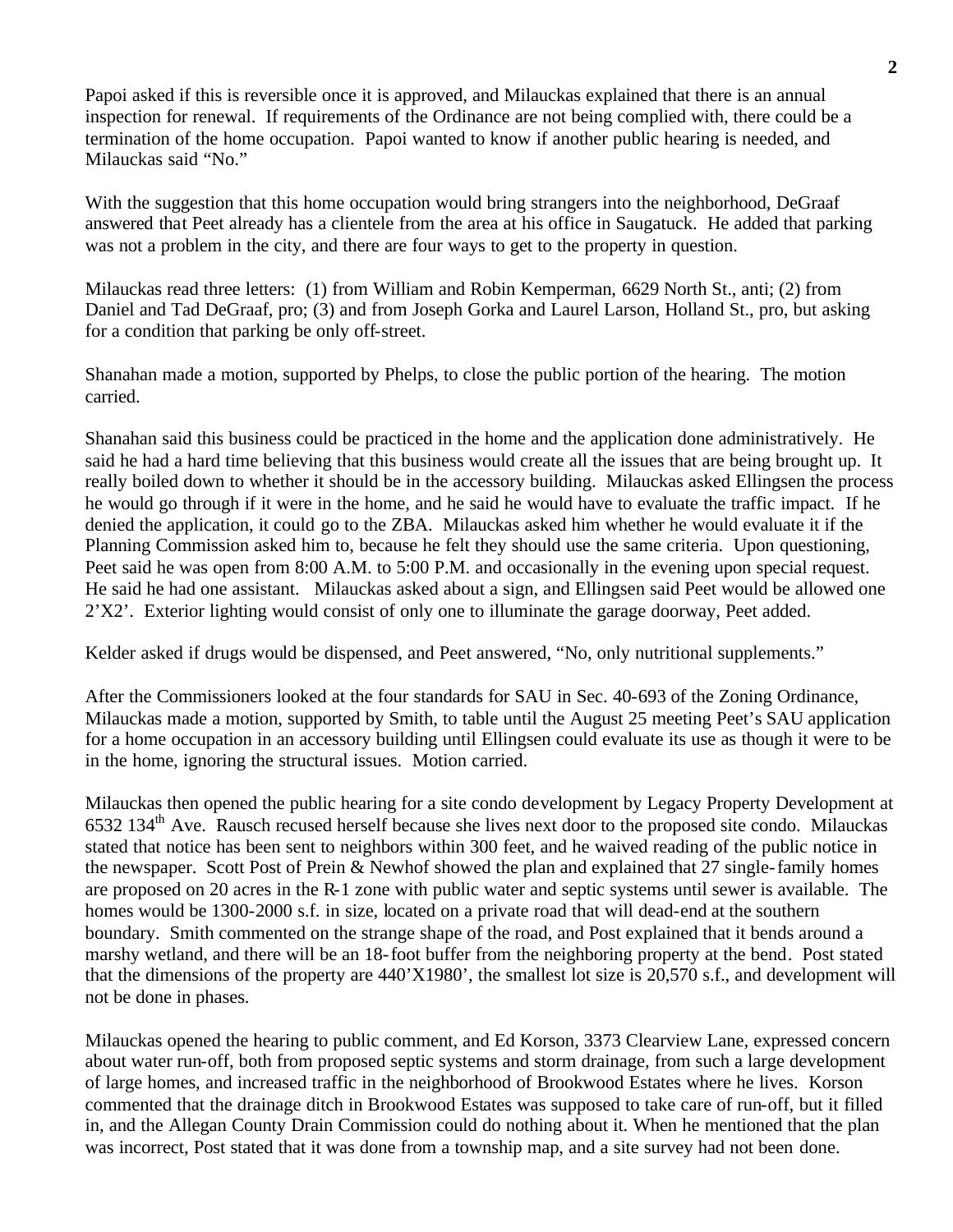Martha Myers, 6542 134<sup>th</sup> Ave., the property owner to the west of the project, said her pond goes into a creek that travels under the highway, and she was concerned that the natural drainage not be disturbed. She also pointed out that her well is very near the proposed development and was concerned about septic systems being used. She said she couldn't see how they could build a retention pond near her pond, and she added ponds are mosquito-breeding areas.

Kris Rastall, 6510 134<sup>th</sup> Ave., the property owner to the east of the project, said she had a problem with the added traffic. She related problems with the road to Brookwood Estates, which is right on her property line, adding that when the road is curbed and guttered it gets wider.

Colleen Perkins, 6566 134<sup>th</sup> Ave., stated concerns about traffic and the destruction of the natural environment with so much construction.

Heidi Mucci, 3331 Clearview Lane, read a letter concerned with water flow contaminating the homes in Brookwood Estates, mentioning treatment required for wetlands, and suggesting some solutions. Copies of the letter were given the Commission.

LuAnn Garlock, 3360 Clearview Lane, complained that her sump pump runs constantly in the spring. She asked if the retention pond would be surrounded by an ugly fence. Post said a fence would not be built unless required by the county or township.

Post asked if some of the concerns would be alleviated if sanitary sewer were part of the proposed development, but Milauckas pointed out that would not take the storm water away.

Marsha Kontio, 3341 Clearview Lane, said they have seen a drastic increase in the water drainage problem since they moved there in May, 2000; the lot at the end of the cul-de-sac was totally under water in the spring, the water was over the electric box, at least 3 feet up on the trees. She thought the density twice what it should be. She presented a Permanent Water Drainage Agreement dated April 28, 1993, between GMD Inc., developers of Brookwood Estates, and Kenneth York, Marty Myers, and a Mr. DeVos, indicating that the creek-bed would be kept open and free-running. Copies of this document were requested for Post and the township.

Mucci pointed out that storm-water retention basins built near wetlands create the potential of contamination of the wetlands and asked that federal and state regulations be adhered to. Post replied that he would comply with such regulations. Mucci further asked why it was not known that a creek runs through the property, and Post stated that a topographic survey has not as yet been done, and he did not see a creek on the Allegan County Drain Commission map.

Carol Segrist, 3361 Clearview Lane, said her main concern is water and traffic, but she is also concerned about the number of trees being taken down with construction, and she wondered when they would be able to see how many homes would finally be proposed. Milauckas asked if 27 homes was the maximum buildable, and Post said "Yes." There is no green space provided, but Post said the developer would like to retain as much of the woods as possible.

Rastall asked if this is a two-step process, would the second step be open to the public, and Milauckas said all the meetings are public, but the neighbors to the project would not be sent letters as they were for this hearing.

Phelps made a motion to close the public portion of the hearing. Smith seconded and the motion carried.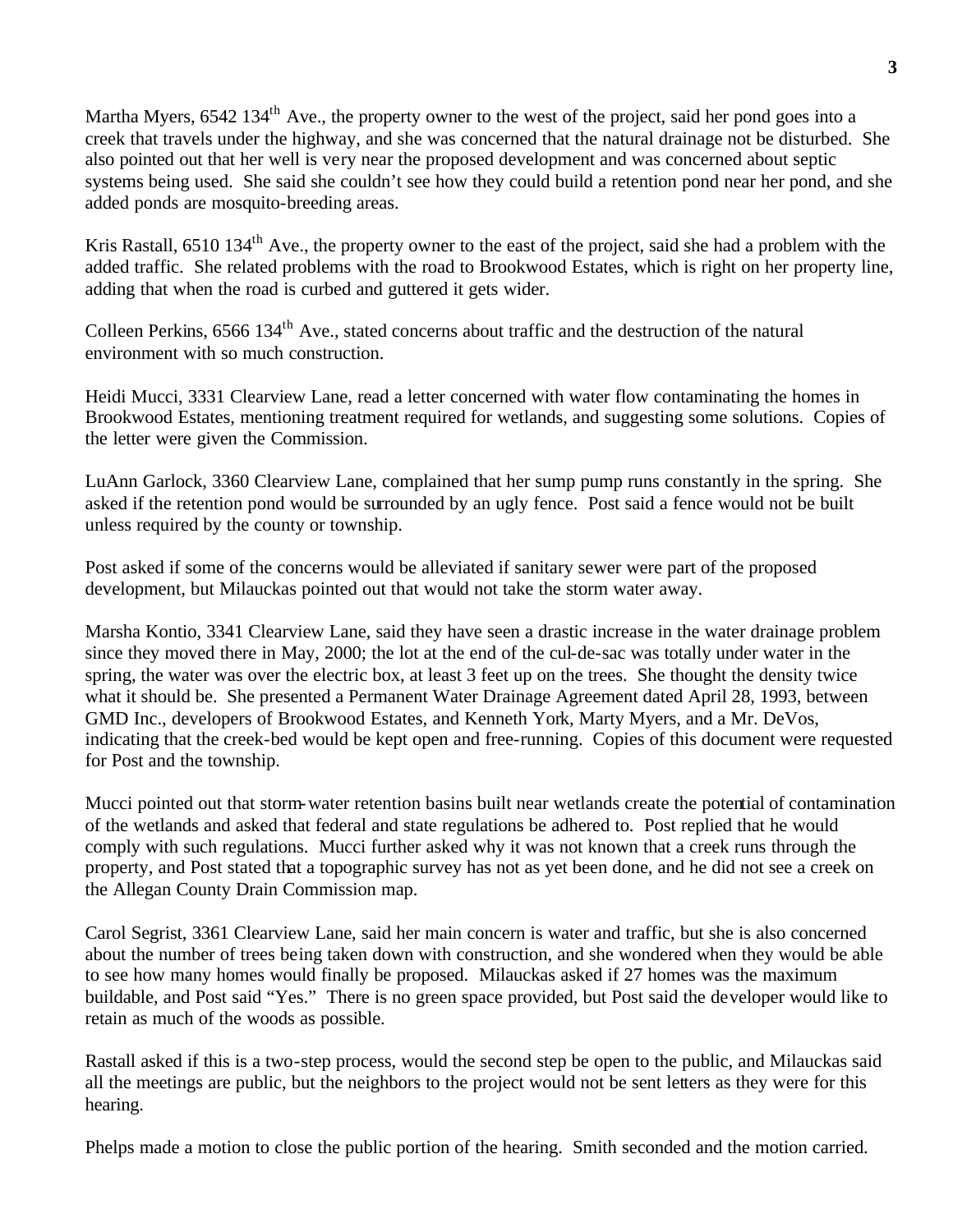Discussion by Commissioners centered on the lack of information about elevations, creek and drainage, soils, and accurate surrounding property descriptions. Ellingsen wanted to know where the force main was. Milauckas asked Post to review all requirements before he returns with a revised plan. The roadway was another concern as Myers maintained it goes through the pond in the spring.

Shanahan made a motion to table to the next regular meeting the site condo plan until the planner completes the check list, makes a topographical survey and drawing of 2-foot intervals of elevation, and depicts the property within 150 feet of the site. Phelps seconded, and the motion carried. Post was asked to submit his plan to Planner Sisson.

At 9:25 P.M., the meeting resumed after a brief recess. When Milauckas introduced the application by Joseph Migas for a driving range on Wiley Road, Milauckas and Smith both requested to recuse themselves. Milauckas is related to the applicant, and Smith lives near the proposed driving range. Because this would leave the Commission without a quorum, it was determined that the application would have to be re-noticed for the next regular meeting when more Commissioners are present. Milauckas apologized for the inconvenience.

Milauckas then brought up the revised site plan of the Saugatuck Christian Reformed Church, and Smith stated that she again would recuse herself, since she is a member of the church. The revised site plan, dated 6/13/03, was displayed and JoAnn DeJonge enumerated all the changes asked for by the Commission: drawing adjusted to 40-1 scale; driveway approved by Allegan County Road Commission, the westernmost one being one-way; lighting described by legend; neighboring homes depicted; proposed new sign removed; parking lot and parking space dimensions revised; and transformer pad included. She stated that a letter from Allegan County Drain Commission about the retention pond was included in the information. Gritter described the work done on that pond and added that fill will be used to build up the low areas where water has always run off Allegan Road onto the property. He said they have a soil erosion and sedimentation control permit. Ellingsen said the only other issue was the bike path, but everyone agreed that would be a bad place for a bike path.

Shanahan made a motion, supported by Rausch, to approve the 6/23/03 revised plan for the Saugatuck Christian Reformed Church. The motion carried.

Next on the agenda was the site plan review for Saugatuck Storage Condominiums in I-1 near the sewage treatment plant. Kathy Culp, 8788 Byron Commerce Drive, Byron Center, explained that she and her husband purchased the unfinished project in 1988, twelve units having been built and purchased. She said they have revised the plan to enlarge the storage units to accommodate boats. They expect to build 10 units at a time and complete the project within 3 to 4 years. The only utility available is electricity, and the only access will be through the front when each end is fenced upon completion of construction. Lighting will be placed on the sides of the two parallel buildings where they face each other and at the entrance to the facility. Ellingsen asked applicant to furnish a large copy of the plan to the township.

Milauckas made a motion to approve the site plan for Saugatuck Storage Condiminiums of 4/18/88, including the lighting scheme and based upon receipt of the large copy of the plan. Smith seconded, and the motion carried.

An added item to the agenda was the request for extension of the Hidden Dunes Condominium PUD. Over a year has elapsed since its original approval. Tom Burgess, representing owner Sherry Tedaldi whose letter dated 6/23/03 gives reasons for the lack of progress, explained that they have linked up with Log Home Villages, who want to buy the property and build the same number of homes (18) as originally approved. The latter group failed to find adequate water to build their originally proposed development on Riverside